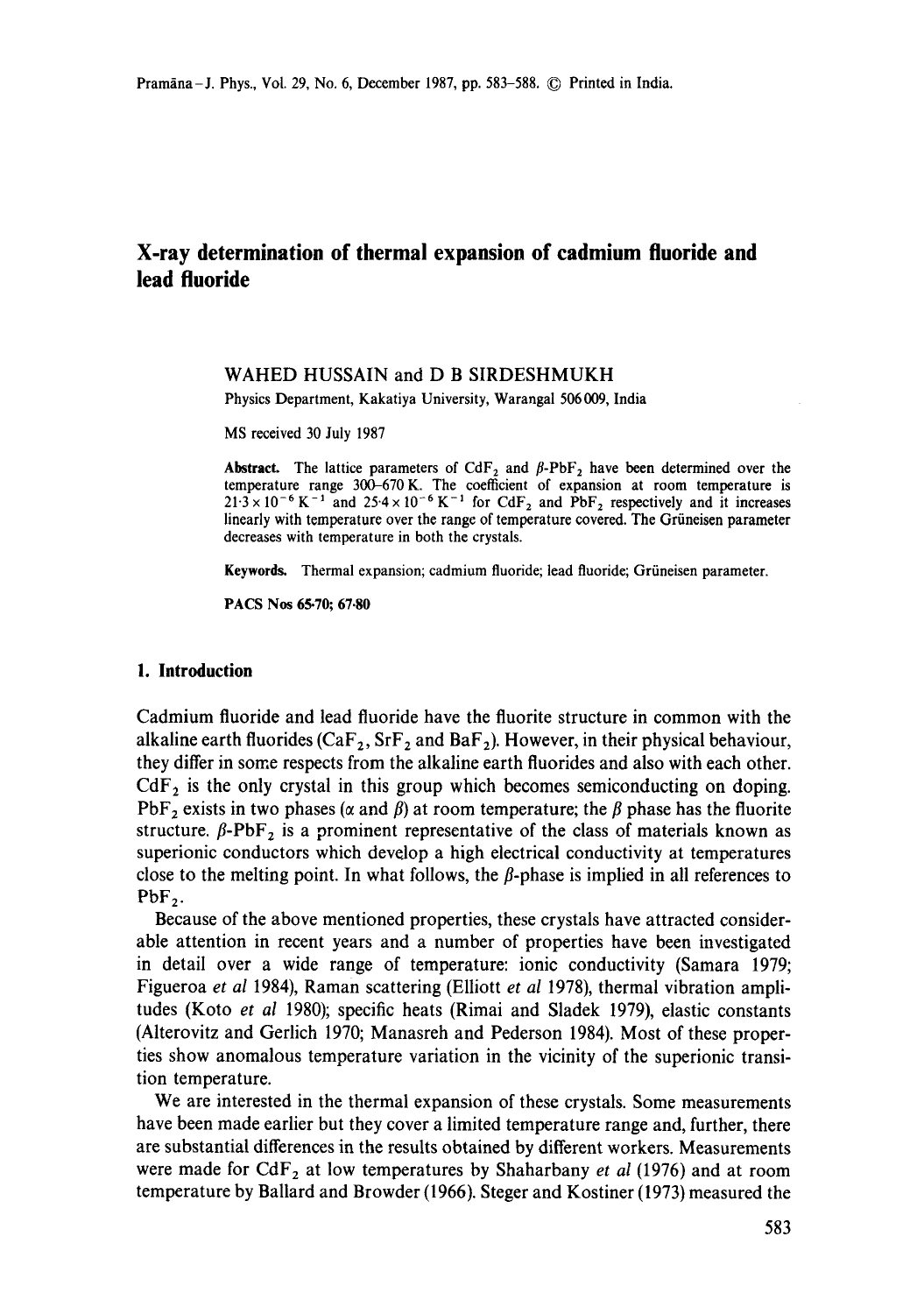lattice parameter of  $CdF_2$  at two low temperatures but did not estimate the thermal expansion. The only measurements on thermal expansion of  $CdF<sub>2</sub>$  at elevated temperatures are by Krukowska-Fulde and Niemyski (1967). But, as will be shown later, their value at room temperature is too low.

The thermal expansion of  $PbF_2$  has been investigated at low temperatures by White (1980). Using an optical technique, Aurora (Private Communication, 1984) obtained values of the coefficient of thermal expansion which vary linearly with temperature up to very high temperatures. On the other hand, Koto *et al* (1980) from X-ray diffraction measurements found that the temperature variation of lattice parameter clearly indicates a sudden rise as the transition temperature is approached. However, they have not indicated the accuracy of their lattice parameter measurements nor have they calculated the thermal expansion coefficient.

Thus, it is clear that the existing results on thermal expansion of  $CdF_2$  and  $PbF_2$  at elevated temperatures are inconsistent and insufficient. In particular, X-ray measurements of thermal expansion have not been carried out. We have undertaken a systematic measurement of temperature variation of lattice parameters and thermal expansion of these crystals at elevated temperatures. The results for the temperature range 300-670 K are being reported here. The results have been used to calculate the Griineisen parameter.

#### **2. Experimental**

Pure CdF<sub>2</sub> supplied by Koch Light and pure  $PbF_2$  supplied by Reidel de Hahn were used for X-ray diffraction work. Both the substances were in the form of very fine powder. The PbF<sub>2</sub> sample was in the  $\alpha$  phase. By heating it for a few hours at 650 K, the  $\beta$  phase was obtained.

For recording the X-ray diffraction photographs, a high-temperature Seeman-Bohlin symmetric focusing camera designed by Sirdeshmukh and Deshpande (1972) was used. With CuK radiation, seven reflection were recorded at high angles for CdF<sub>2</sub> and four for PbF<sub>2</sub>. It is known that for a camera with this geometry,  $\phi \tan \phi$  is the appropriate error function ( $\phi$  being the complement of the Bragg angle). The lattice parameters were determined accurately by a least-squares extrapolation to  $\phi = 0$ . Xray diffraction photographs were obtained at nearly twenty different temperatures in the range 300-670 K.

The temperature variation of lattice parameters as shown in figure 1 is slightly nonlinear. By least squares fitting the following equations were obtained for the lattice parameters  $(a<sub>r</sub>)$  as a function of temperature  $(T)$ :

$$
CdF_2: a_T = 5.3550 + 1.090 \times 10^{-4} T + 1.395 \times 10^{-8} T^2
$$
 (1)

$$
\text{PbF}_2: a_T = 5.9004 + 1.233 \times 10^{-4} T + 4.629 \times 10^{-8} T^2. \tag{2}
$$

The values of the lattice parameters calculated from the above equations for a few select temperatures are given in table 1. The room temperature values of the lattice parameter are in fair agreement with those in the ASTM file. The coefficient of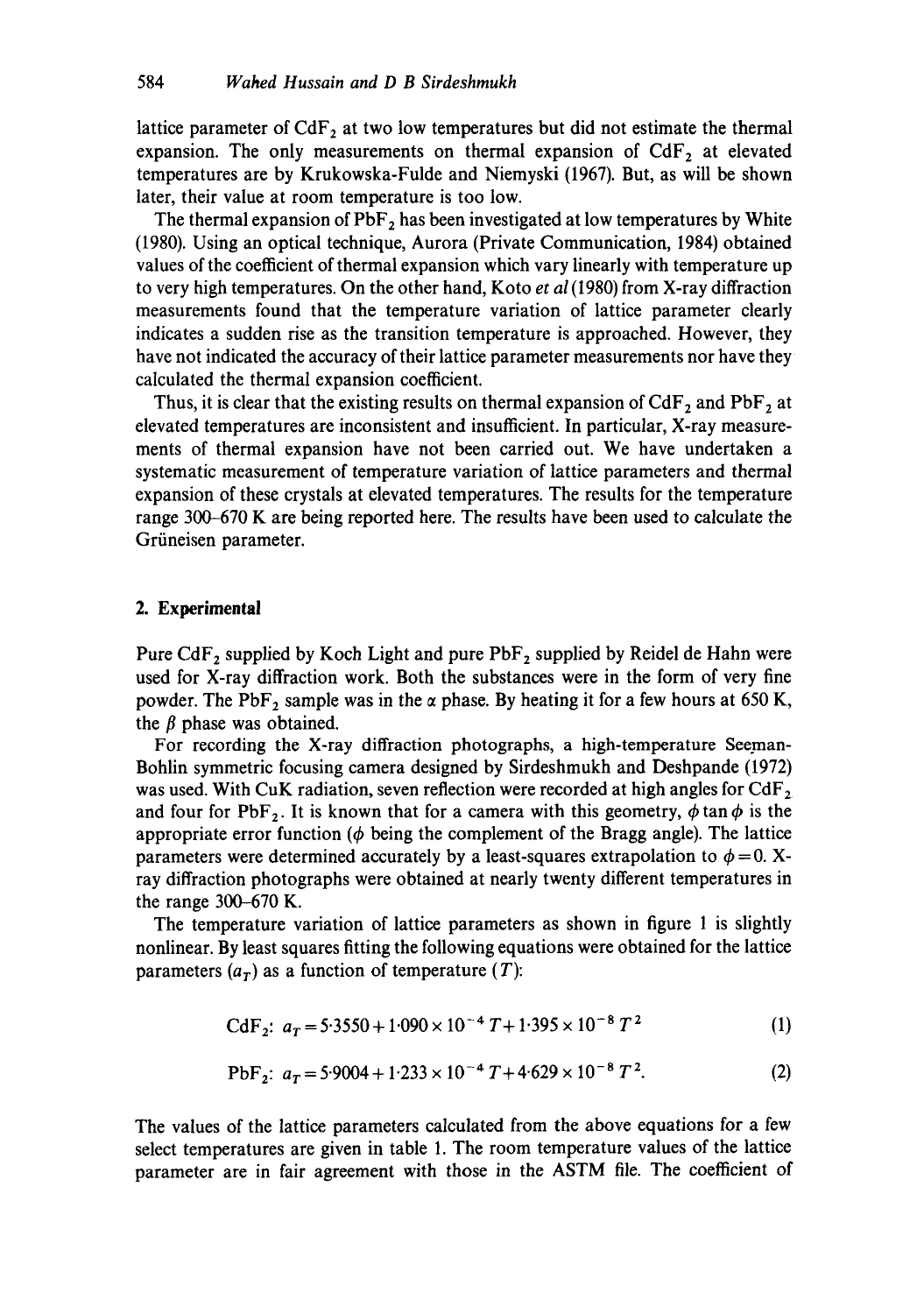

**Figure 1.** Lattice parameters of CdF<sub>2</sub> (closed circle) and PbF<sub>2</sub> (open circle) at various temperatures.

**Table** 1. Values of lattice parameters (a), coefficient of thermal expansion ( $\alpha$ ) and Grüneisen parameter ( $\gamma$ ) of CdF<sub>2</sub> and PbF<sub>2</sub> at elevated temperatures,

| T(K) | a (A)   |        | $\alpha$ (10 <sup>-6</sup> K <sup>-1</sup> ) |           | γ       |      |
|------|---------|--------|----------------------------------------------|-----------|---------|------|
|      | $CdF$ , | PbF,   | CdF <sub>2</sub>                             | PbF,      | $CdF$ , | PbF, |
| 300  | 5.3889  | 5.9416 | $21 - 77$                                    | 25.43     | 2.30    | 2.08 |
| 350  | 5.3948  | 5.9492 | $22 - 03$                                    | $26-20$   | 2.25    | 2.05 |
| 400  | 5.4008  | 5.9572 | $22-29$                                      | 26.98     | 2.20    | 2.01 |
| 450  | 5-4068  | 5.9653 | 22.55                                        | $27 - 76$ | 2.16    | 1.98 |
| 500  | 5.4129  | 5.9736 | 22.81                                        | 28.54     | 2.14    | 1.95 |
| 550  | 5.4191  | 5.9822 | 23-07                                        | 29.32     | 2.11    | 1.92 |
| 600  | 5.4254  | 5.9911 | 23.33                                        | 30.10     | $2-09$  | 1.90 |
| 650  | 5.4317  | 6.0001 | 23.58                                        | 30.88     | 2.04    | 1.87 |

thermal expansion  $(a)$  was obtained by differentiating these equations using the definition:

$$
\alpha = (1/a_{300})(da/dT). \tag{3}
$$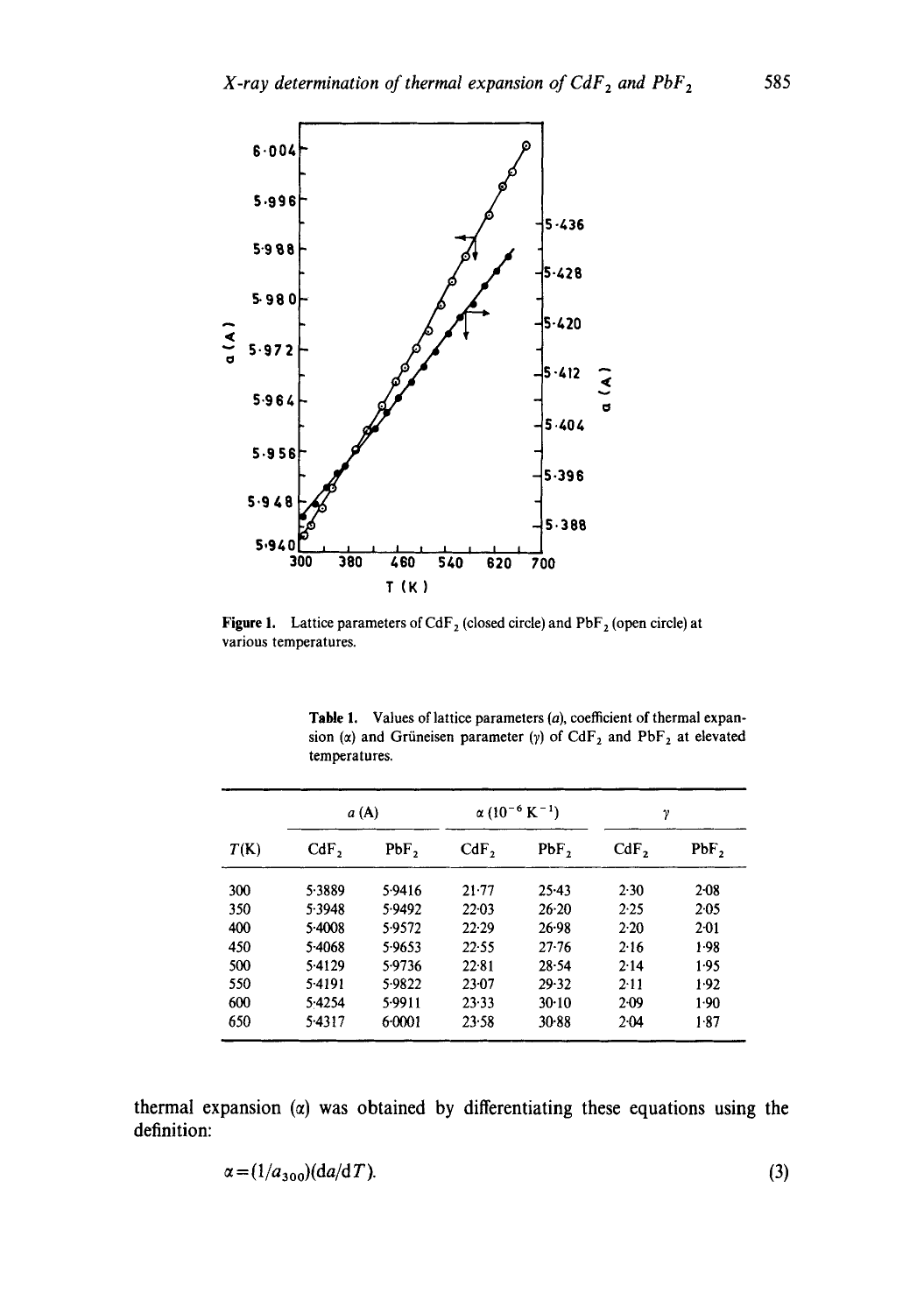The values of  $\alpha$  at some select temperatures are included in table 1. The accuracy in the measurement of various quantities is:

```
a: \pm 0.0002 A; T: \pm 0.5 K; \alpha: \pm 0.5 \times 10^{-6} K<sup>-1</sup>.
```
#### **3. Results and discussion**

A value of  $21.8 \times 10^{-6}$  K<sup>-1</sup> has been obtained for the coefficient of thermal expansion of CdF<sub>2</sub> at room temperature. This compares well with the value of  $21.3 \times 10^{-6}$  K<sup>-1</sup> reported by Ballard and Browder (1966). The temperature variation of  $\alpha$  of CdF, as observed by different workers is shown in figure 2. In the present investigation, a linear temperature variation is observed. The results of Krukowska-Fulde and Niemyski show steep rise in  $\alpha$  with increasing temperature followed by a slow linear increase but their value of  $13 \times 10^{-6}$  K<sup>-1</sup> for the thermal expansion at room temperature is too small by any consideration. The present results form a smooth continuation of the low temperature results of Shaharbany *et al* (1976).

A value of  $25.4 \times 10^{-6}$  K<sup>-1</sup> has been obtained for the coefficient of expansion of PbF<sub>2</sub> at room temperature. This agrees with the value  $25.0 \times 10^{-6}$  K<sup>-1</sup> quoted by Samara (1976) from Morosin's work. The temperature variation of  $\alpha$  of PbF<sub>2</sub> is also shown in figure 2. In the present work, a linear temperature dependence is observed.



**Figure 2.** Temperature variation of coefficient of thermal expansion of  $CdF_2$  and  $PdF_2$ (CdFz: closed circle, present work; closed square, Shaharbany (1976); closed triangle, Krukowska-Fulde and Niemyoki (1967). PbF<sub>2</sub>: open circle, present work; open square, White (1980); open triangle, Aurora (1984).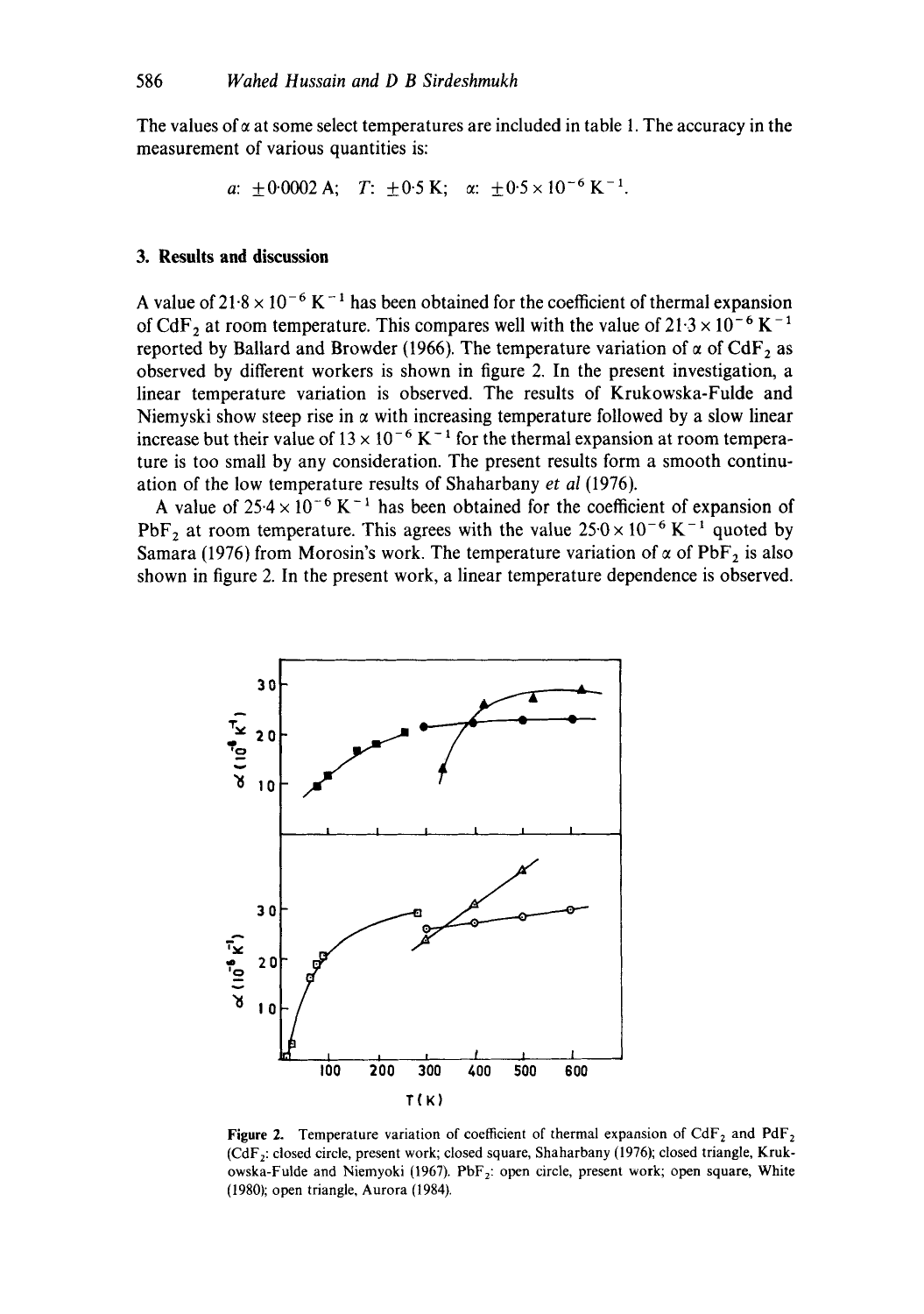Aurora's (1984) results also indicate a linear temperature variation. But the rate of increase of  $\alpha$  with temperature is very much higher in Aurora's data than in the present data. Neither the present results nor Aurora's results form a smooth continuation with White's (1980) low temperature results. However, the present results are closer to White's results than are Aurora's results.

The Grüneisen parameter  $(y)$  has been calculated from the relation:

$$
\gamma = 3\alpha V / \psi_T C_v \tag{4}
$$

where V is the molar volume,  $\psi_T$  the isothermal compressibility and  $C_v$  the molar specific heat.  $\alpha$  and V (calculated from the lattice constant) are from the present measurements.  $\psi_r$  is calculated from the data on temperature variation of elastic constants obtained by Alterovitz and Gerlich (1970) for  $CdF_2$  and Manasreh and Pederson (1984) for PbF<sub>2</sub>. Values of  $C<sub>n</sub>$  are calculated from the Debye function using the Debye temperatures 328 K (Hayes 1974) and 237 K (Dandeker *et al* 1979) for CdF<sub>2</sub> and PbF<sub>2</sub> respectively. The value of  $\gamma$  for some temperatures are given in table 1.

The Griineisen parameter shows dramatic changes with temperature at very low temperatures. At elevated temperatures, the variation is generally very slight and smooth. Rapp and Merchant (1973) found that in the alkali halides  $\gamma$  increases very slowly with temperature. Slack and Huseby (1982) found that at elevated temperatures,  $\gamma$  is independent of temperature in the case of a number of phenacyte-type compounds. In CaF<sub>2</sub>, Ho and Ruoff (1967) found that  $\gamma$  decreases with temperature. Similarly, in the case of ThO<sub>2</sub>, Momin and Karkhanavala (1978) observed a decrease in  $\gamma$  with increasing temperature.

The temperature variation of Grüneisen parameter of  $CdF_2$  and  $PbF_2$  at elevated is shown in figure 3. The Grüneisen parameter shows a slight decrease with increasing temperature. In the range 300–650 K, the decrease in  $\gamma$  is about 10% in both the compounds. Qualitatively, the trend in temperature variation of  $\gamma$  in these crystals is similar to that observed in related crystals  $CaF<sub>2</sub>$  and ThO<sub>2</sub>, as discussed in the preceding para. Since in superionic conductors anomalous temperature variation is observed in many physical properties near the transition temperature, both  $\alpha$  and  $\gamma$ may also exhibit anomalous variation. Measurements of the lattice parameters and thermal expansion of  $CdF<sub>2</sub>$  and  $PbF<sub>2</sub>$  at temperatures approaching the transition temperature are on hand and the results will be published separately.



Figure 3. Grüneisen parameters of CdF<sub>2</sub> (closed circle) and  $PbF_2$  (open circle) as a function of temperature.